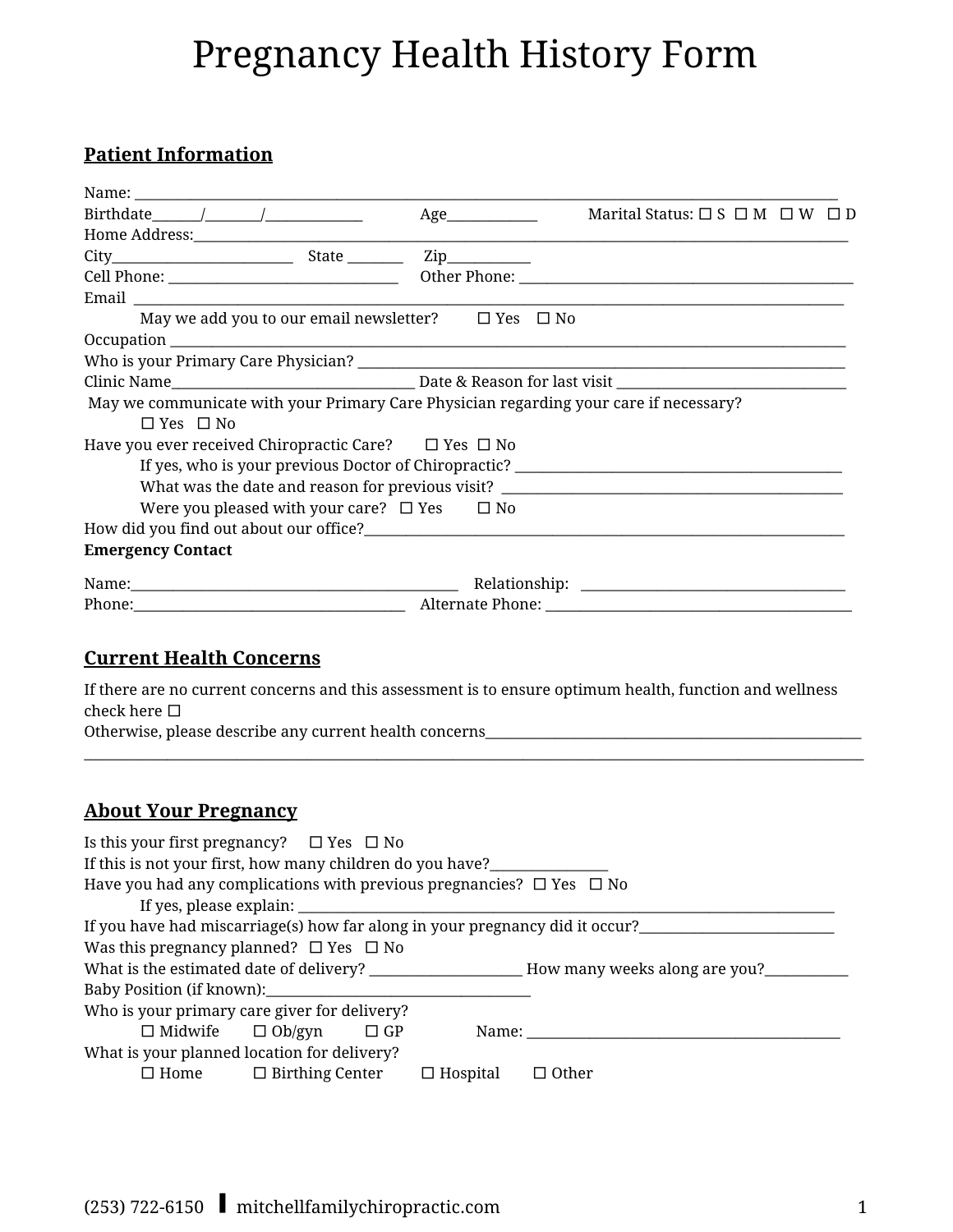| Any special arrangements for the birth?                                                             |                                                                                                         |
|-----------------------------------------------------------------------------------------------------|---------------------------------------------------------------------------------------------------------|
| $\square$ Water Birth $\square$ Birth Chair $\square$ Squat                                         | $\Box$ Planned C-Section $\Box$ VBAC                                                                    |
|                                                                                                     |                                                                                                         |
| Have you had any testing?                                                                           |                                                                                                         |
| $\Box$ Genetic<br>$\Box$ Blood                                                                      | $\Box$ Ultrasound $\Box$ Amniocentesis                                                                  |
| $\Box$ Chorionic Villi Sampling $\Box$ Other:                                                       |                                                                                                         |
|                                                                                                     |                                                                                                         |
| Was your blood pressure prior to pregnancy:                                                         |                                                                                                         |
| $\Box$ Within normal range $\Box$ Low $\Box$ High                                                   |                                                                                                         |
| Have you changed your diet/menu since learning of your pregnancy? $\square$ Yes $\square$ No        |                                                                                                         |
| Have you smoked prior to/along with this pregnancy?<br>□ Yes □ No □ Quit__________                  |                                                                                                         |
| Have you had alcohol during this pregnancy? $\Box$ Yes $\Box$ No                                    |                                                                                                         |
|                                                                                                     |                                                                                                         |
|                                                                                                     |                                                                                                         |
|                                                                                                     |                                                                                                         |
| <b>Have you noticed:</b>                                                                            |                                                                                                         |
| $\Box$ Low Back Pain                                                                                | $\Box$ Swelling in arms/legs                                                                            |
| $\Box$ Sacrum/Tailbone Pain                                                                         | $\Box$ Neck Pain                                                                                        |
| $\square$ Pain radiating down leg/buttocks                                                          | $\Box$ Dizziness/Lightheadedness                                                                        |
| Left or Right                                                                                       | $\Box$ Constipation                                                                                     |
| $\Box$ Pubic Bone Tenderness                                                                        | $\Box$ Heartburn                                                                                        |
| $\Box$ Headaches                                                                                    | $\Box$ Digestive Complaints                                                                             |
| $\Box$ Arm/Leg Numbness/tingling                                                                    | $\square$ Nausea/Vomiting                                                                               |
| $\Box$ Upper Back Pain                                                                              |                                                                                                         |
| When or how often?                                                                                  |                                                                                                         |
| If pain from anything noted above is involved, rank it on a scale from 1-10 (1 minimal, 10 extreme) |                                                                                                         |
| Character of the pain:                                                                              |                                                                                                         |
| $\Box$ Sharp                                                                                        | $\square$ Dull $\square$ Ache $\square$ Burning $\square$ Tingling $\square$ Throbbing $\square$ Spasms |
| $\Box$ $\Box$ $\Box$                                                                                |                                                                                                         |
|                                                                                                     |                                                                                                         |
|                                                                                                     |                                                                                                         |
|                                                                                                     |                                                                                                         |
|                                                                                                     |                                                                                                         |
|                                                                                                     |                                                                                                         |
| Any Associated or related concerns?________                                                         | <u> 1989 - Jan Samuel Barbara, margaret eta idazlea (h. 1989).</u>                                      |
|                                                                                                     |                                                                                                         |
|                                                                                                     |                                                                                                         |
|                                                                                                     |                                                                                                         |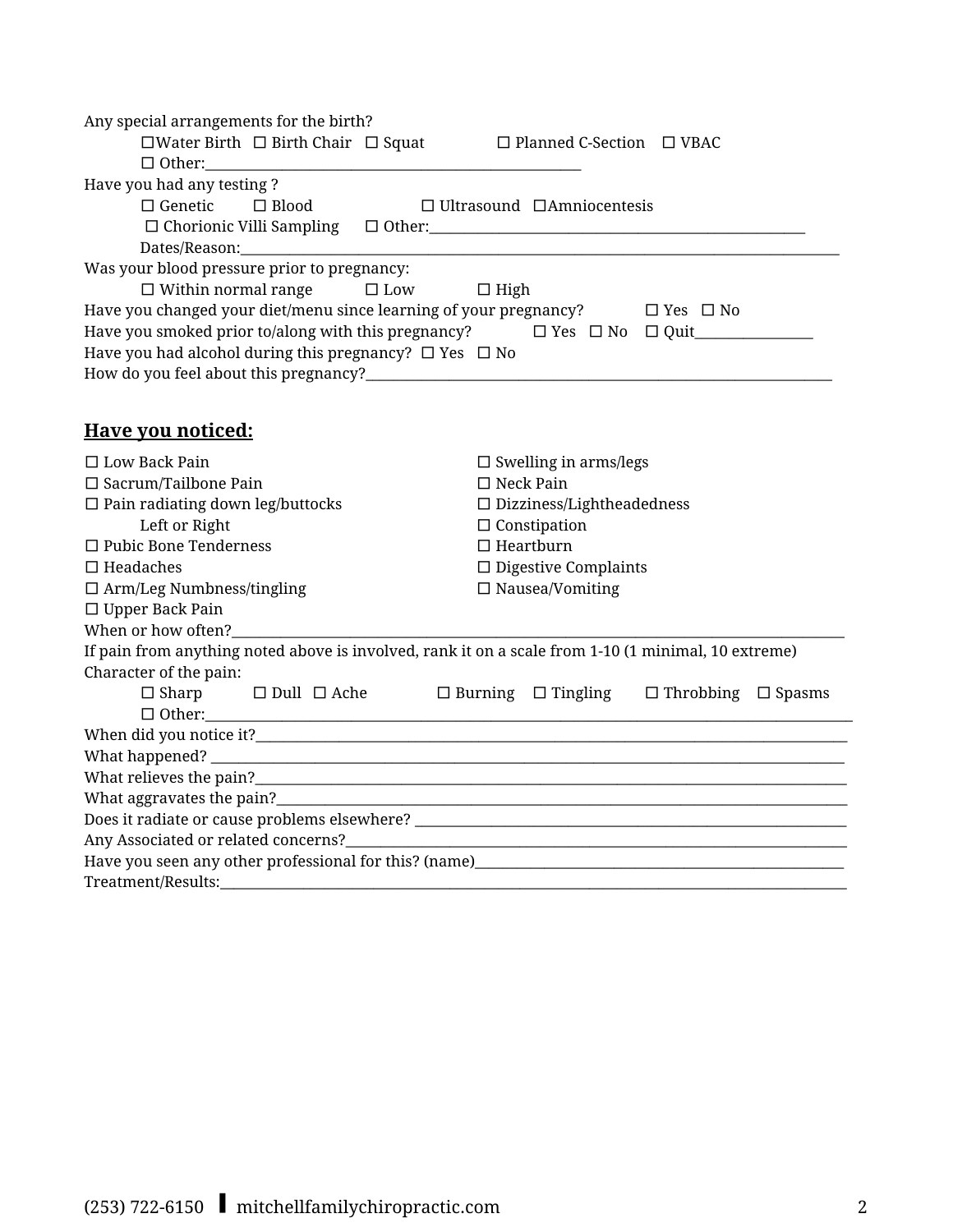# **Other Health Concerns**

Please note all other health concerns present or in the past. (Please Check all that apply) Disease History:

| $\Box$ Allergies                | $\Box$ Emphysema           | $\Box$ Diarrhea                |
|---------------------------------|----------------------------|--------------------------------|
| $\Box$ Appendicitis             | $\Box$ Epilepsy            | $\Box$ Loss of Balance         |
| $\Box$ Arthritis                | $\Box$ Fatigue             | $\Box$ Lowered Resistance      |
| $\Box$ Asthma                   | $\Box$ Frequent Colds      | $\Box$ Migraines/Headaches     |
| $\Box$ Bleeding Disorders       | $\Box$ Heart Disease       | $\Box$ Multiple Sclerosis      |
| $\Box$ Bloating                 | $\Box$ High Blood Pressure | $\Box$ Nasal Congestion        |
| $\Box$ Bronchitis               | $\Box$ Herniated Disc      | $\Box$ Runny Sinuses           |
| $\Box$ Cancer:                  | $\Box$ High Cholesterol    | $\Box$ Thyroid Problem         |
|                                 | $\Box$ Hypertension        | $\Box$ Tonsillitis             |
| $\Box$ Cataracts                | $\Box$ Hypoglycemia        | $\Box$ Ulcers                  |
| $\Box$ Diabetes                 | $\Box$ Indigestion         | $\Box$ Ulcerative Colitis      |
| $\Box$ Difficulty Concentrating | $\Box$ Kidney Disease      | $\Box$ Urinary Tract Infection |
| $\Box$ Difficult Digestion      | $\Box$ Liver Disease       | $\Box$ Vision Changes          |
| $\Box$ Other:                   |                            |                                |

### **Physical Stresses**

| Any injuries/falls/traumas during infancy or <b>childhood</b> ?                         | $\Box$ Yes $\Box$ No | $\Box$ Unsure        |               |
|-----------------------------------------------------------------------------------------|----------------------|----------------------|---------------|
|                                                                                         |                      |                      |               |
| Any injuries/falls/traumas during <b>adulthood</b> ? $\Box$ Yes $\Box$ No $\Box$ Unsure |                      |                      |               |
|                                                                                         |                      |                      |               |
| Any Vehicle Accidents? □ Yes □ No                                                       |                      |                      |               |
|                                                                                         |                      |                      |               |
| Any Hospital visits? $\Box$ Yes $\Box$ No                                               |                      |                      |               |
|                                                                                         |                      |                      |               |
| Have you had any surgeries or fractures?<br>$\Box$ Yes $\Box$ No                        |                      |                      |               |
|                                                                                         |                      |                      |               |
| Are you in prolonged postures (ex: repetitive work, lifting, sitting, driving)?         |                      | $\Box$ Yes $\Box$ No | $\Box$ Unsure |
| If yes, please explain_                                                                 |                      |                      |               |
| Any hobbies that are physically strenuous or have repetitive movements?                 |                      | $\Box$ Yes $\Box$ No | $\Box$ Unsure |
|                                                                                         |                      |                      |               |
| Do you have a regular exercise routine?                                                 |                      |                      |               |
|                                                                                         |                      |                      |               |
|                                                                                         |                      |                      |               |
|                                                                                         |                      |                      |               |
| <b>Chemical Stresses</b>                                                                |                      |                      |               |
| Are you taking prescription or over-the-counter medications?                            | $\Box$ Yes $\Box$ No |                      |               |
|                                                                                         |                      |                      |               |
| Are you currently taking supplements?<br>$\Box$ Yes $\Box$ No                           |                      |                      |               |
|                                                                                         |                      |                      |               |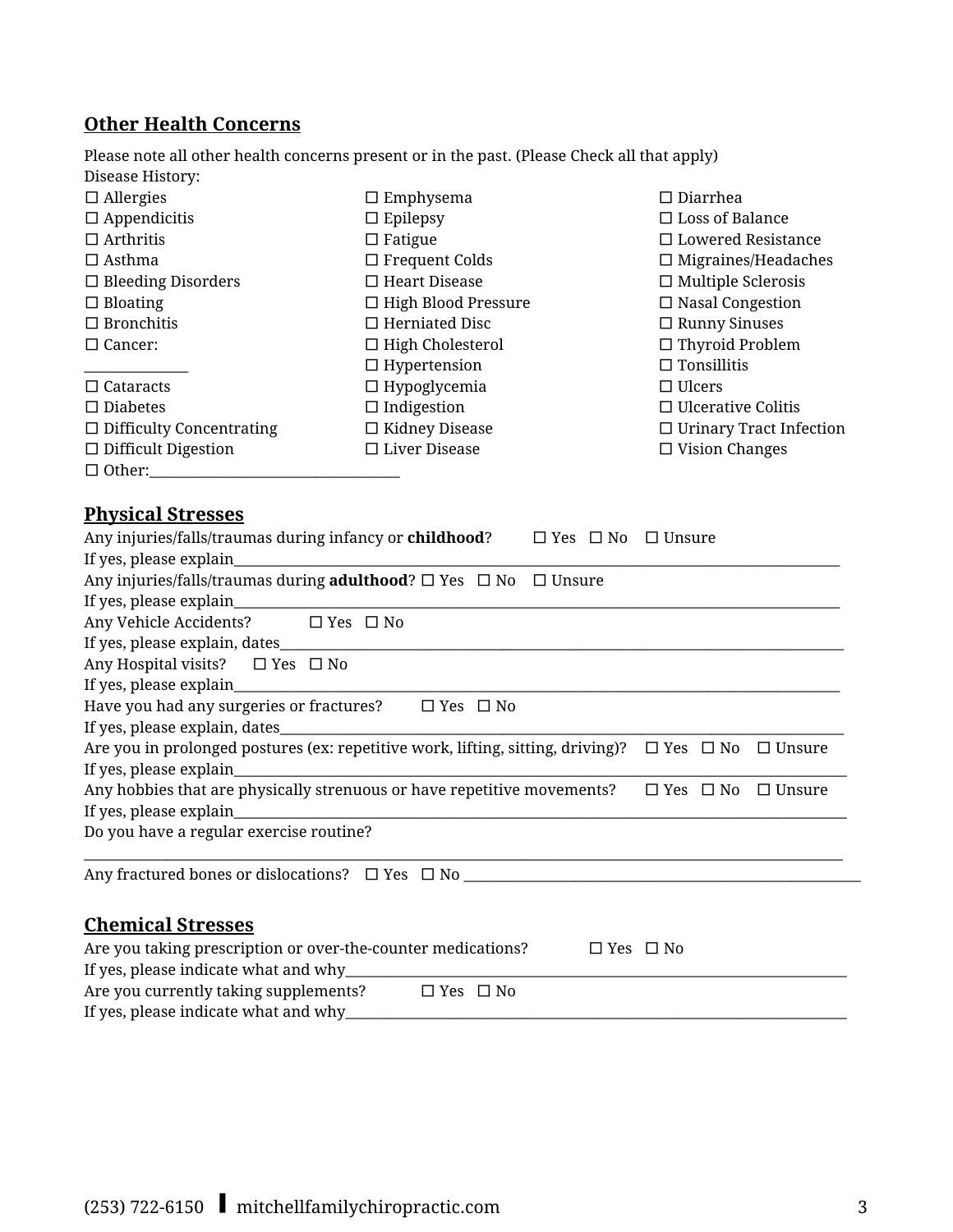#### **Emotional/Mental Stresses**

Since psychological stress has been shown to affect numerous systems and fetal function, please let us know how you are coping with life's stresses. Rank on a scale from 1 to 10 (1 being minimal stress, 10 being extreme):

o Relationships\_\_\_\_\_\_\_\_\_ o Quality of Sleep\_\_\_\_\_\_\_\_\_ o Financial Stress\_\_\_\_\_\_\_\_\_ o My Pregnancy\_\_\_\_\_\_\_\_\_ o Time Management\_\_\_\_\_\_\_\_\_

o Life in general\_\_\_\_\_\_\_\_\_ o Sports and Hobbies\_\_\_\_\_\_\_\_\_ o Work and Career\_\_\_\_\_\_\_\_\_ o Health and Well Being\_\_\_\_\_\_\_\_\_

If you are experiencing significant or ongoing stress, please explain:

 $\_$  , and the set of the set of the set of the set of the set of the set of the set of the set of the set of the set of the set of the set of the set of the set of the set of the set of the set of the set of the set of th Do you practice any sort of meditation, breath work, or other mind-body movement or have a routine to reduce your stress? □ Yes □ No Explain:\_\_\_\_\_\_\_\_\_\_\_\_\_\_\_\_\_\_\_\_\_\_\_\_\_\_\_\_\_\_\_\_\_\_\_\_\_\_\_\_\_\_\_

### **Family Health History**

Please note any health issues that are present with family members such as parents, siblings, significant other or children:

| $\Box$ Cancer       | $\Box$ Kidney Disease |
|---------------------|-----------------------|
| $\Box$ Hypertension | $\Box$ Dementia       |
| $\Box$ Stroke       | $\Box$ Diabetes       |
| $\Box$ Arthritis    |                       |
| $\Box$ Other:       |                       |

#### **Why Are You Here?**

People seek chiropractic care for a number of reasons and have certain expectations and perceptions. Please check the goals which apply to you so we can accommodate your wishes.

| $\Box$ Improvement in Function  | $\Box$ Stress Reduction                     |
|---------------------------------|---------------------------------------------|
| $\Box$ Pain Reduction           | $\Box$ Keep Me Moving                       |
| $\Box$ Relief                   | $\Box$ Optimum Function and Quality of Life |
| $\Box$ Improved Quality of Life | $\Box$ Improved Performance                 |
| $\Box$ Full Body Integration    | $\Box$ Healthier Immune System              |
| $\Box$ Optimal Baby Position    | $\Box$ Wellness                             |
| $\Box$ Symptom Management       | $\Box$ Longevity                            |
|                                 |                                             |

Please list any other goals you may have:\_\_\_\_\_\_\_\_\_\_\_\_\_\_\_\_\_\_\_\_\_\_\_\_\_\_\_\_\_\_\_\_\_\_\_\_\_\_\_\_\_\_\_\_\_\_\_\_\_\_\_\_\_\_\_\_\_\_\_\_\_\_\_\_\_\_\_